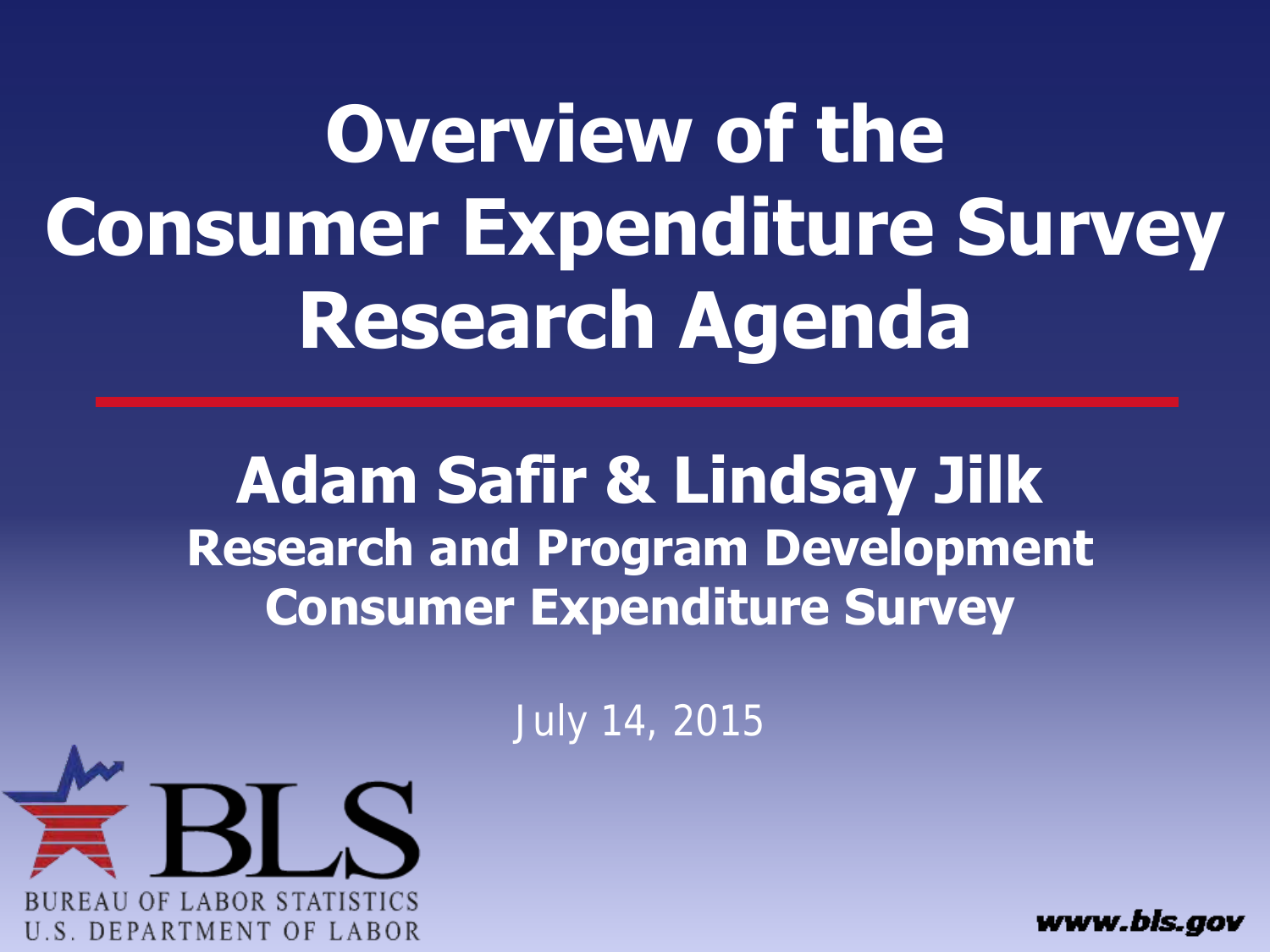# **Outline**

- 1. Ongoing Survey Improvements
- 2. Research Agenda
- 3. Research Highlights (2013-15)
- 4. Redesign Challenges

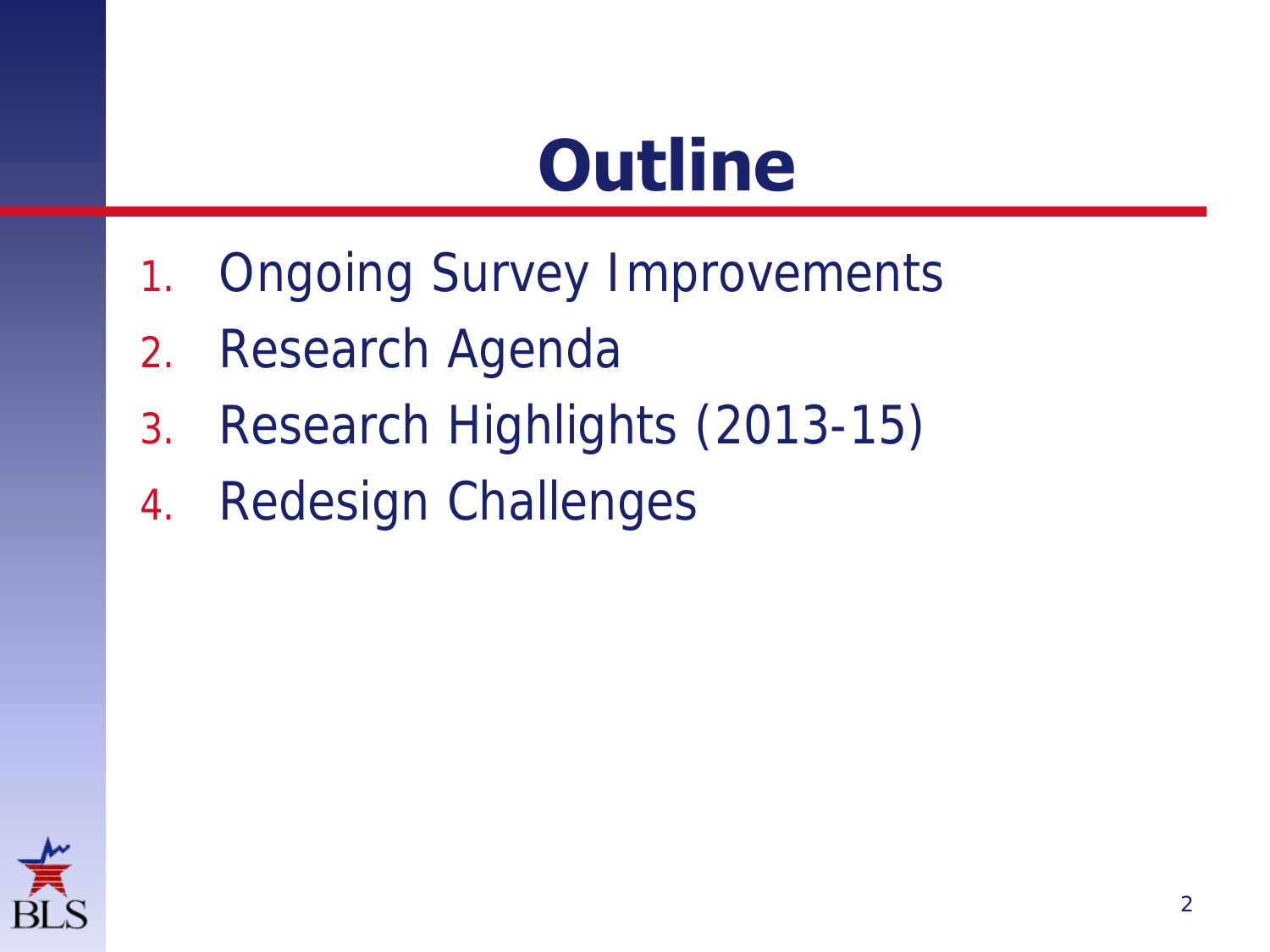# **1. Ongoing Improvements**

- $\Box$  2003 CAPI (CEQ)
- $\blacksquare$  2004 CAPI (CED) demographics and income
- $\blacksquare$  2004 Income imputation
- 2005 Contact History Instrument (CHI)
- 2005 User friendly diary form
- 2005 Diary keying and auto-coding system
- $\blacksquare$  2009 Telephone thresholds (CEQ)
- 2013 Federal and state tax estimation
- 2015 Bounding interview elimination
- Ongoing Biennial CEQ instrument revisions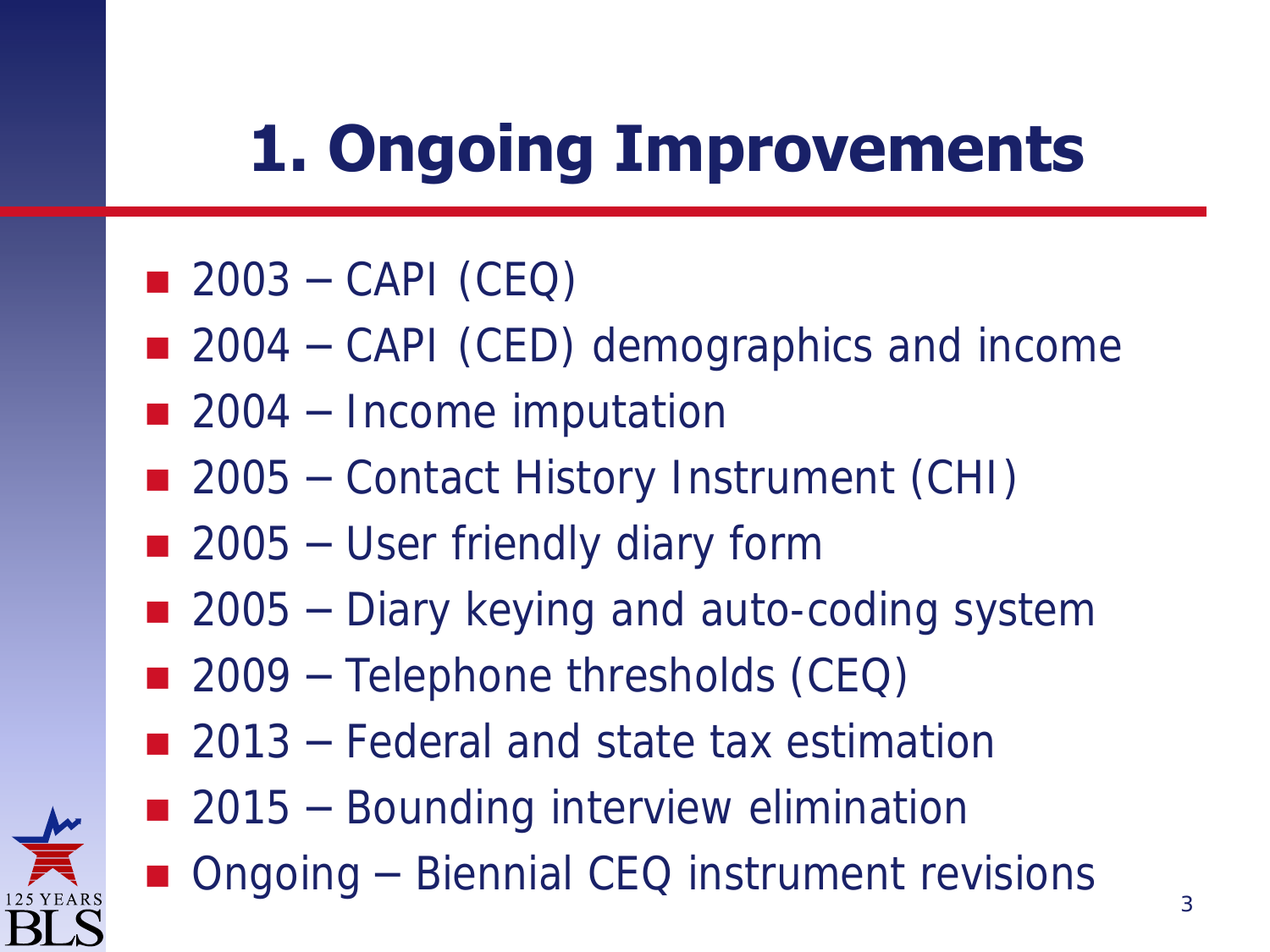## **2. Research Agenda**



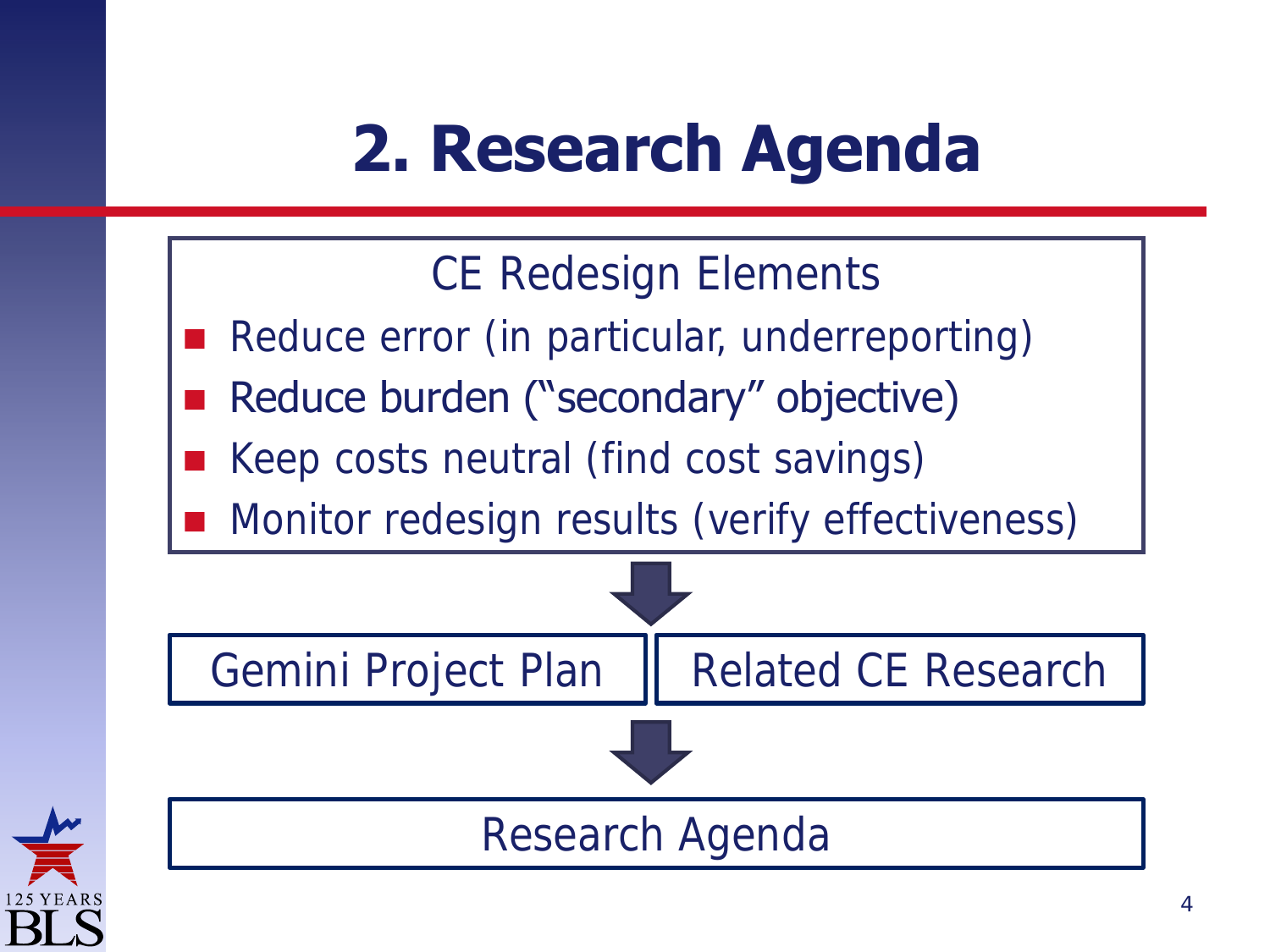# **3. Research Highlights**

| <b>Redesign</b><br><b>Elements</b> | <b>Research Projects</b>                                                  |
|------------------------------------|---------------------------------------------------------------------------|
| Reduce Error                       | Admin Data *                                                              |
|                                    | Proxy Knowledge (2013 CEQ Research Section)                               |
|                                    | Proxy Reporting Lab Study                                                 |
|                                    | Landmark Event Questions (2012 CEQ Research Section)                      |
|                                    | FR Assessment of Respondent Effort (2012 CEQ Research Section)            |
|                                    | Respondent Use of Financial Software/Websites (2012 CEQ Research Section) |
|                                    | <b>CEQ Worksheet</b>                                                      |
|                                    | Predicting Panel Survey Response from Wave 1 Doorstep Concerns            |
|                                    | <b>CE CHI Text Analysis Project</b>                                       |
| Reduce Burden                      | Respondent Burden Questions (2012 CEQ Research Section)                   |
|                                    | 2015 FR Survey *                                                          |
| <b>Cost Neutral</b>                | Optimal Contact Attempts Verification                                     |
|                                    | <b>Bounding Interview Elimination</b>                                     |
| <b>Monitor Results</b>             | Data Quality Profile Prototype and Initial Requirements *                 |
|                                    | <b>CE Measurement Error Study</b><br>口                                    |
|                                    |                                                                           |

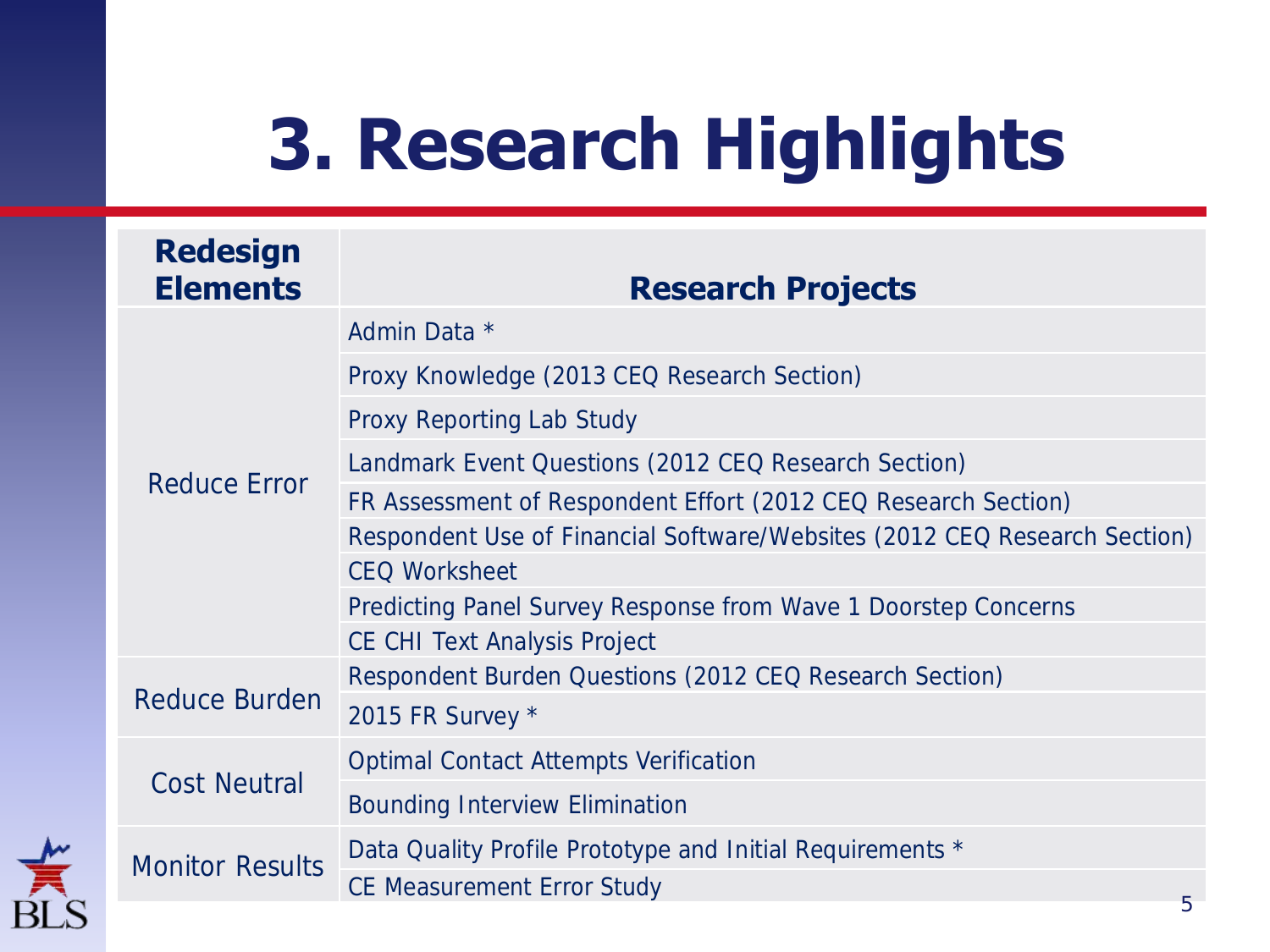### **Auxiliary Data Sources**

- ▶ New method with potential to inform about measurement error properties of CE estimates, supplement respondent-collected data, and reduce data collection and processing costs (McBride et al. 2015)
- ▶ Current project: Linking auxiliary housing data to CEQ records and comparing results to determine quality of CEQ estimates
- ▶ But a data source preference question (in CEQ Research Section) found that respondents preferred being personally surveyed regarding their expenditures, over data linkage

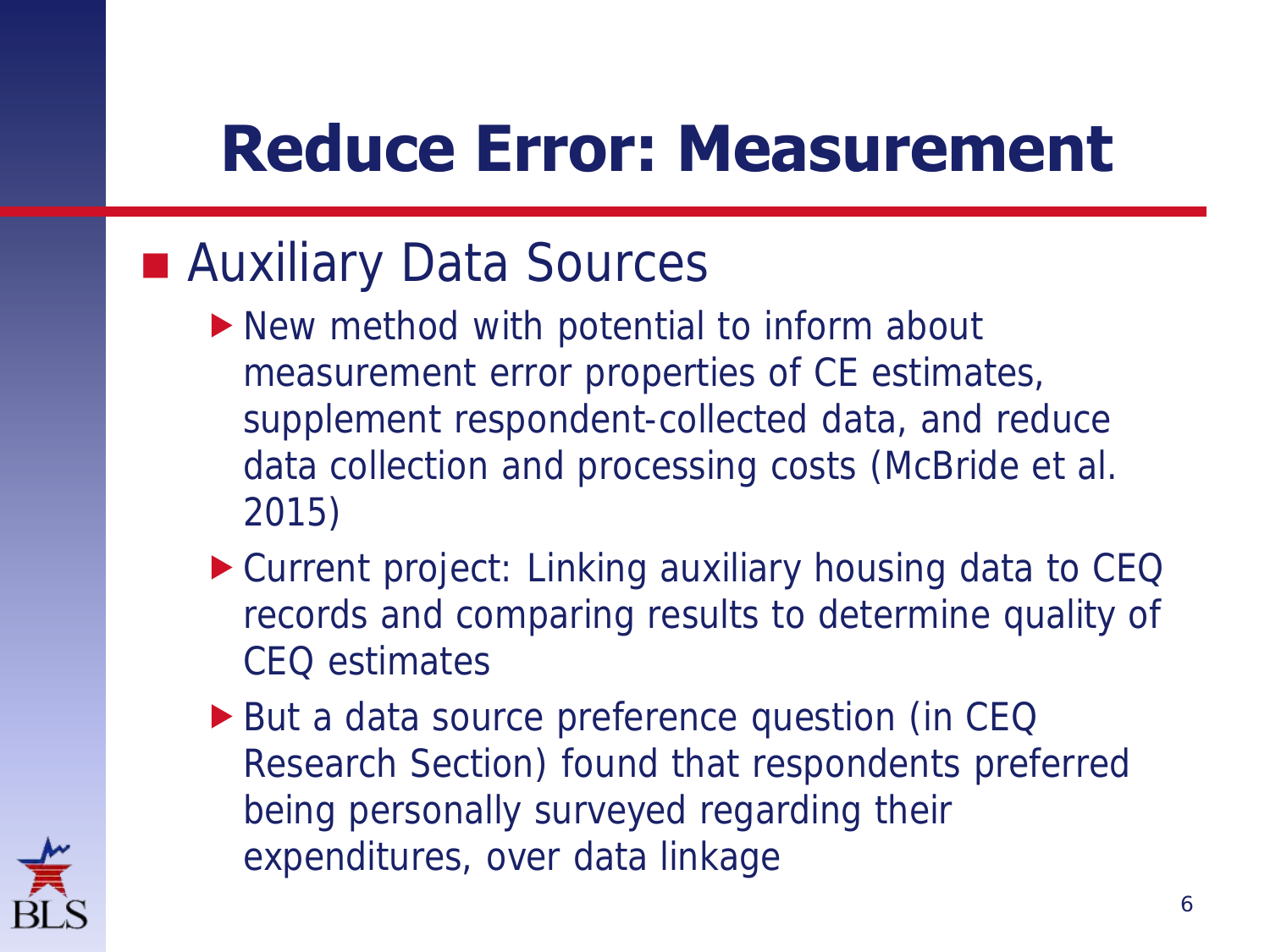### **Proxy Knowledge (CEQ Research Section)**

**Respondents who reported being "very knowledgeable"** of other consumer unit member expenditures showed an increase in total reported expenditures compared to those reporting less proxy knowledge (McBride et al. 2015)

### **Proxy Reporting Lab Study** Resulted in recommendations for the design of future proxy protocols (Yu 2013)

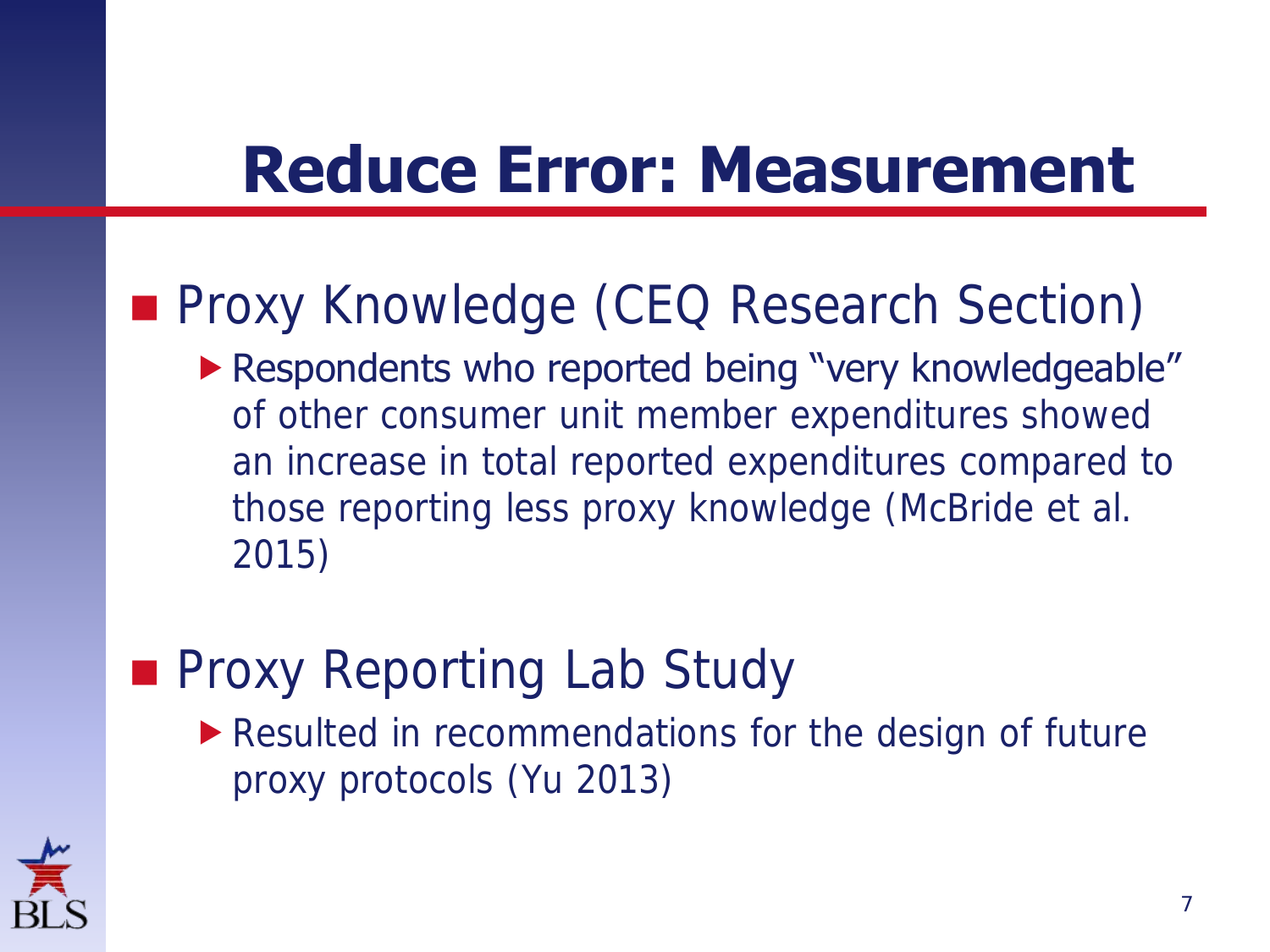- Respondent Use of Financial Software/Websites (CEQ Research Section)
	- Associated with significantly higher expenditures and greater record use (McBride et al. 2015)
- **Landmark Event Questions** (CEQ Research Section)
	- ▶ Few respondents reported landmark events (McBride et al. 2013); unclear if questions prompted reports of expenditures that might have otherwise been missed

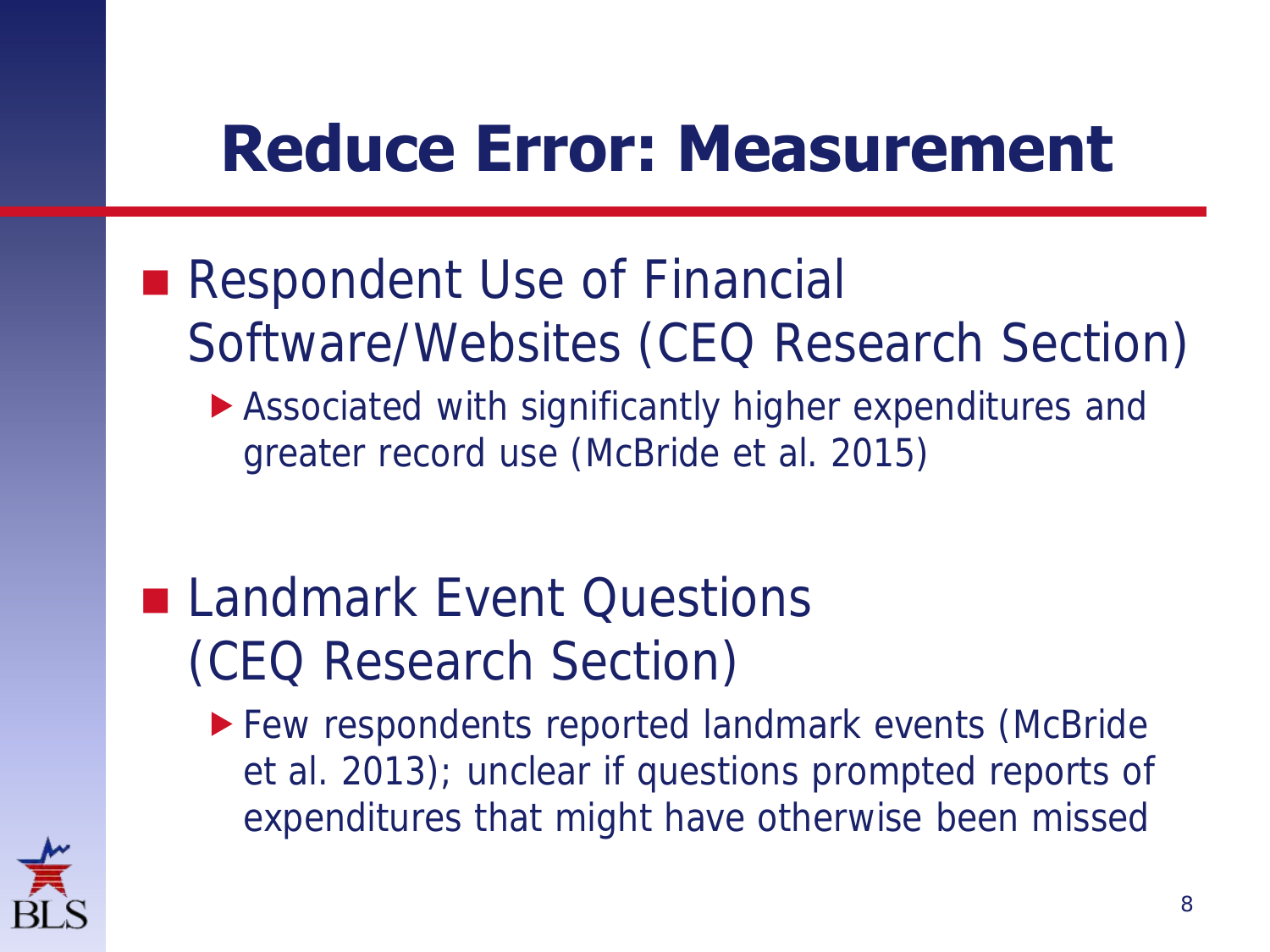### ■ CEQ Worksheet

- Since CEQ respondents are asked to recall expenses from a 3-month period, it may be helpful to provide them with a worksheet to use during those months (To 2014)
- **First stage focused on gathering FR input**

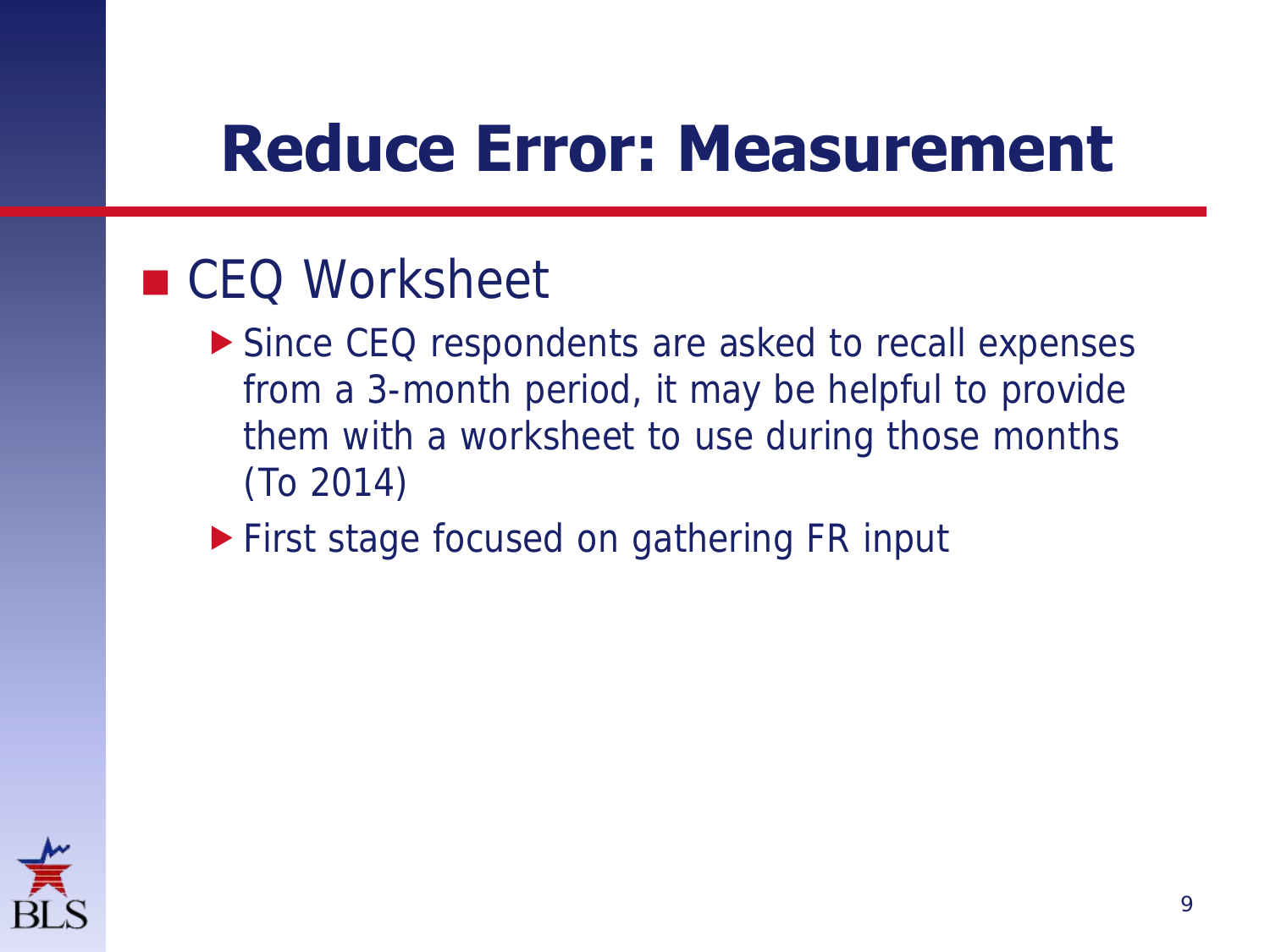### **Reduce Error: Nonresponse**

- **Predicting Panel Survey Response from** Wave 1 CHI Doorstep Concerns
	- Reporting quality in final wave found to be differentiable by initial respondent concerns (Kopp et al. 2013)
	- ▶ Initial respondent concerns are also associated with likelihood of nonresponse (McBride & Tan 2014)

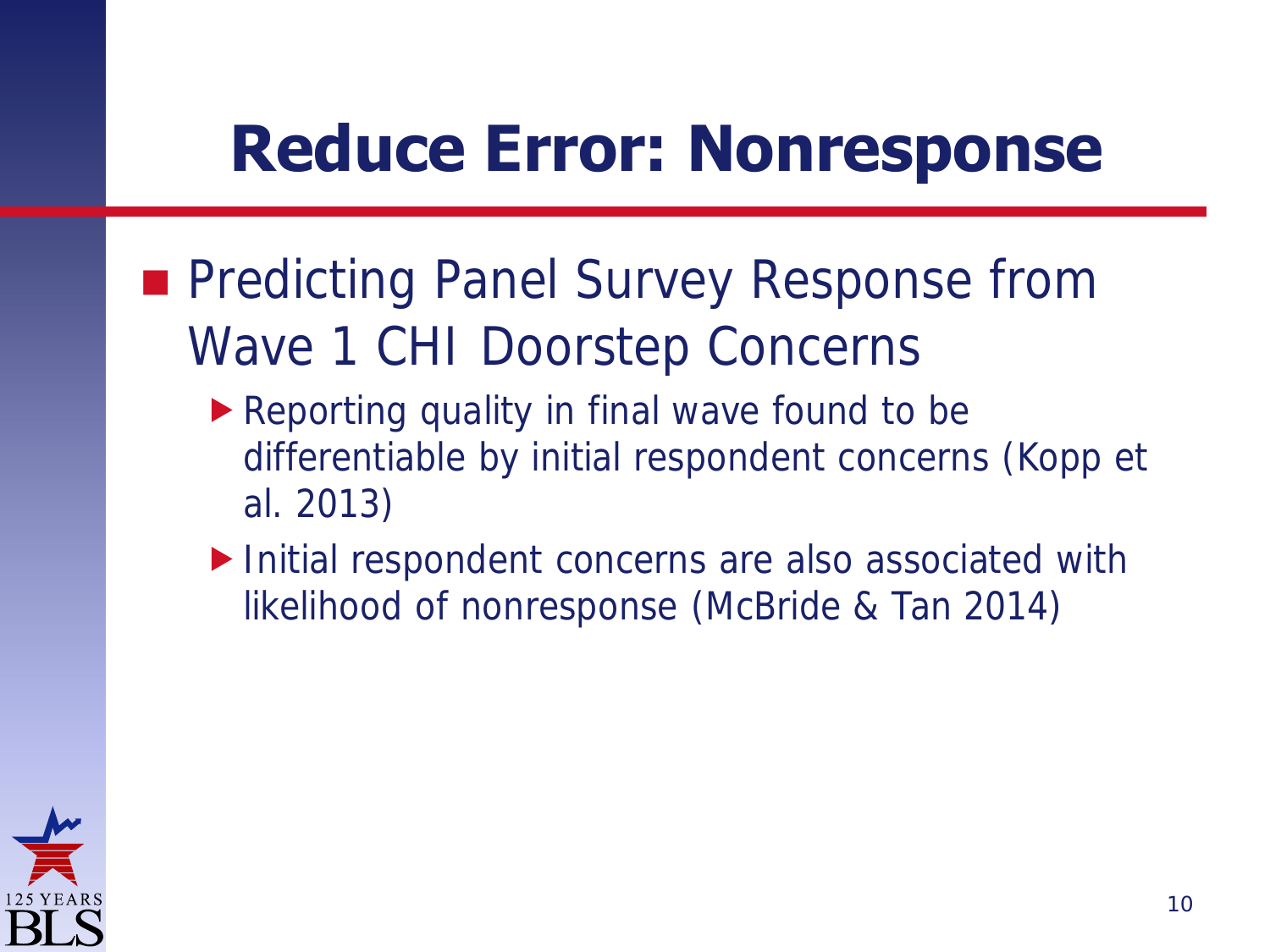### **Reduce Error: Nonresponse**

### ■ CE CHI Text Analysis Project

- ▶ Three additional themes consistently emerged from the refusal note field: privacy, anti-government, and voluntary nature of the survey (Martinez & Tan 2015)
- ▶ Connection found between the CHI doorstep concern items and the reasons for non-interview captured in the 'Other- specify' field of the CAPI instrument

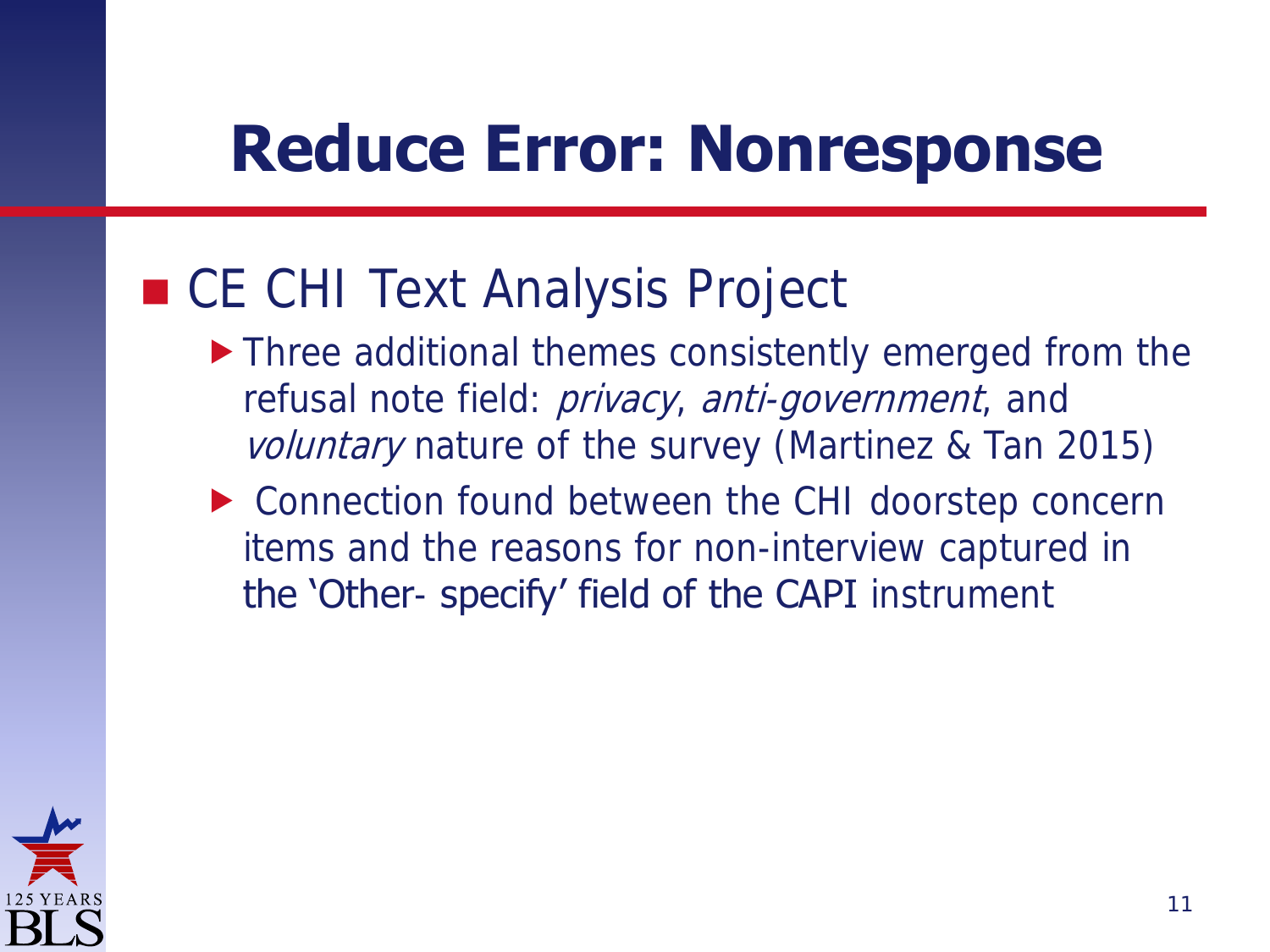## **Reduce Burden**

- Respondent Burden Questions (CEQ Research Section)
	- Interview length and quantity of interviews identified as the most burdensome dimensions (McBride et al. 2015)
	- ▶ Perceived burden linked to external indicators, such as interview length
	- Survey effort lower in respondents who reported high burden; this was partially mediated by disinclination to participate in the survey, such that pre-interview reluctance may be a component of later perceptions of burden irrespective of effort

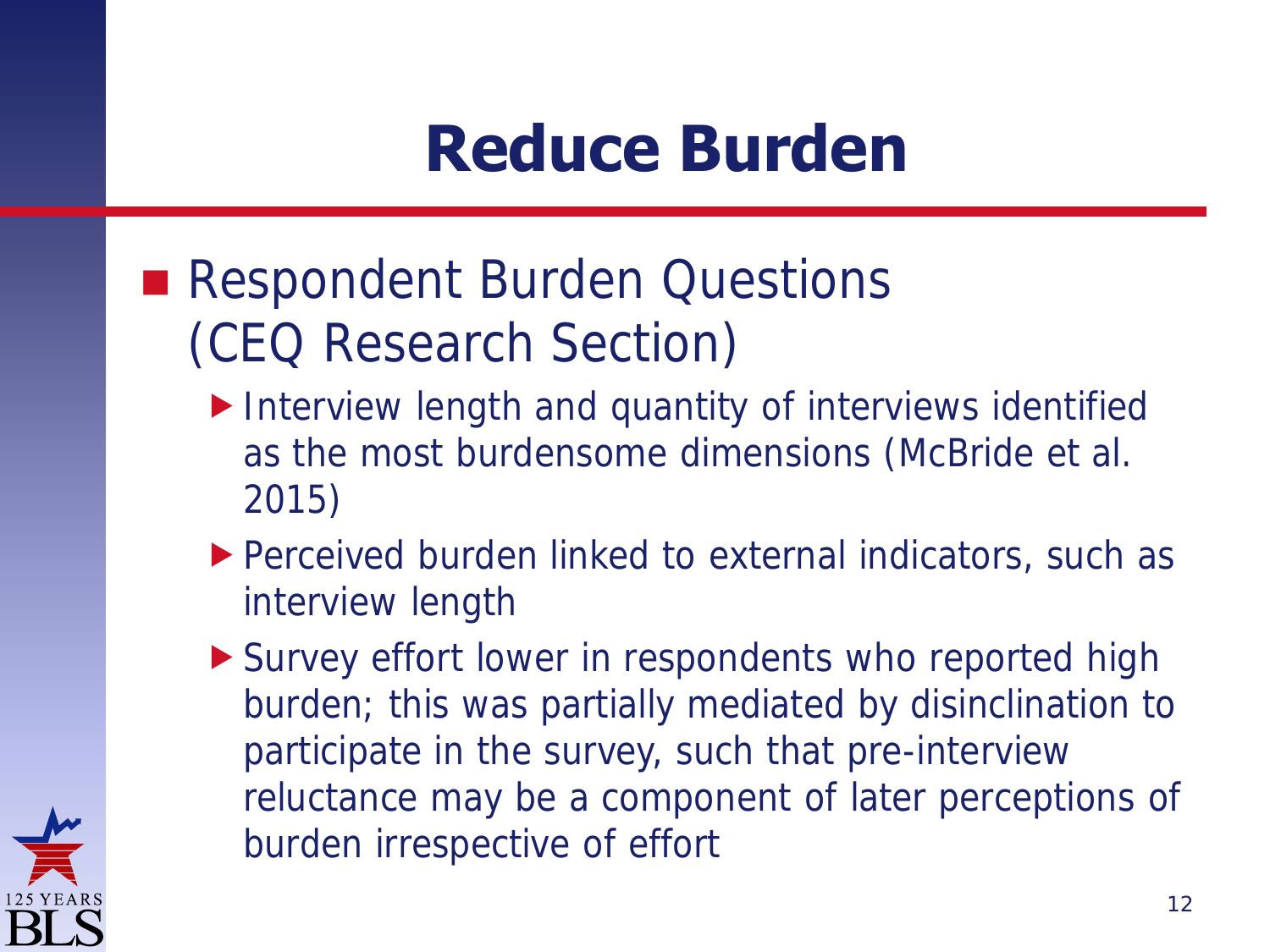### **Cost Neutral**

- Optimal Contact Attempts Verification
	- **From a total survey error perspective, seven contact** attempts was identified as an optimal threshold (Safir & Tan 2015)
- **Bounding Interview Elimination** Eliminating the bounding interview can reduce data collection costs without adversely affecting data quality (Elkin 2013)

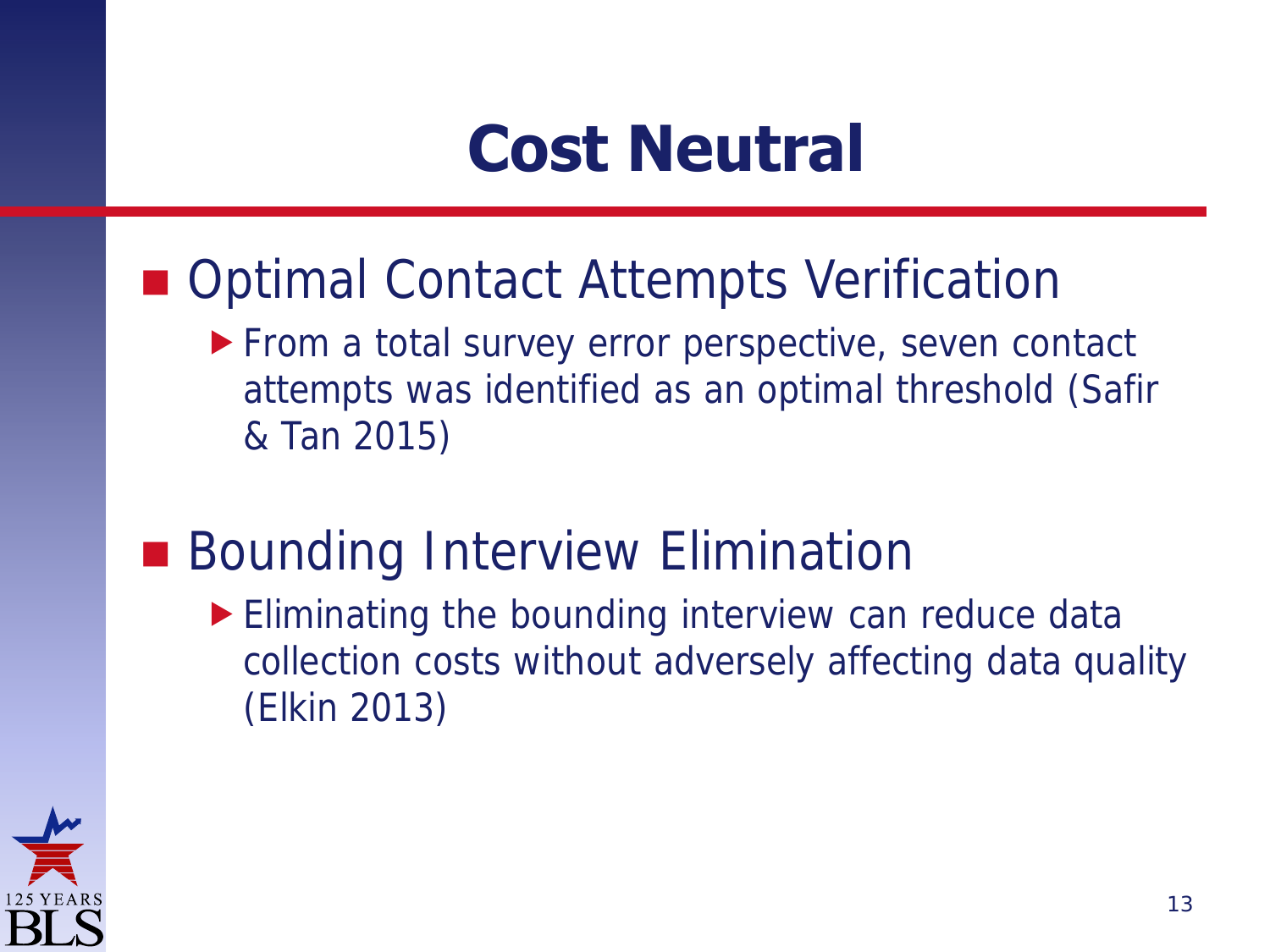# **Monitor Redesign Results**

### ■ Data Quality Profile

- A consistent, well-defined set of metrics can be used to establish baselines for monitoring trends in the quality of routine survey production activities over time (Fricker & Tan, 2012)
- ▶ These metrics also can be drawn upon to evaluate the impact of survey design options under consideration, as well as external interventions that affect the survey
- Will be available to external users, making data quality assessment more transparent

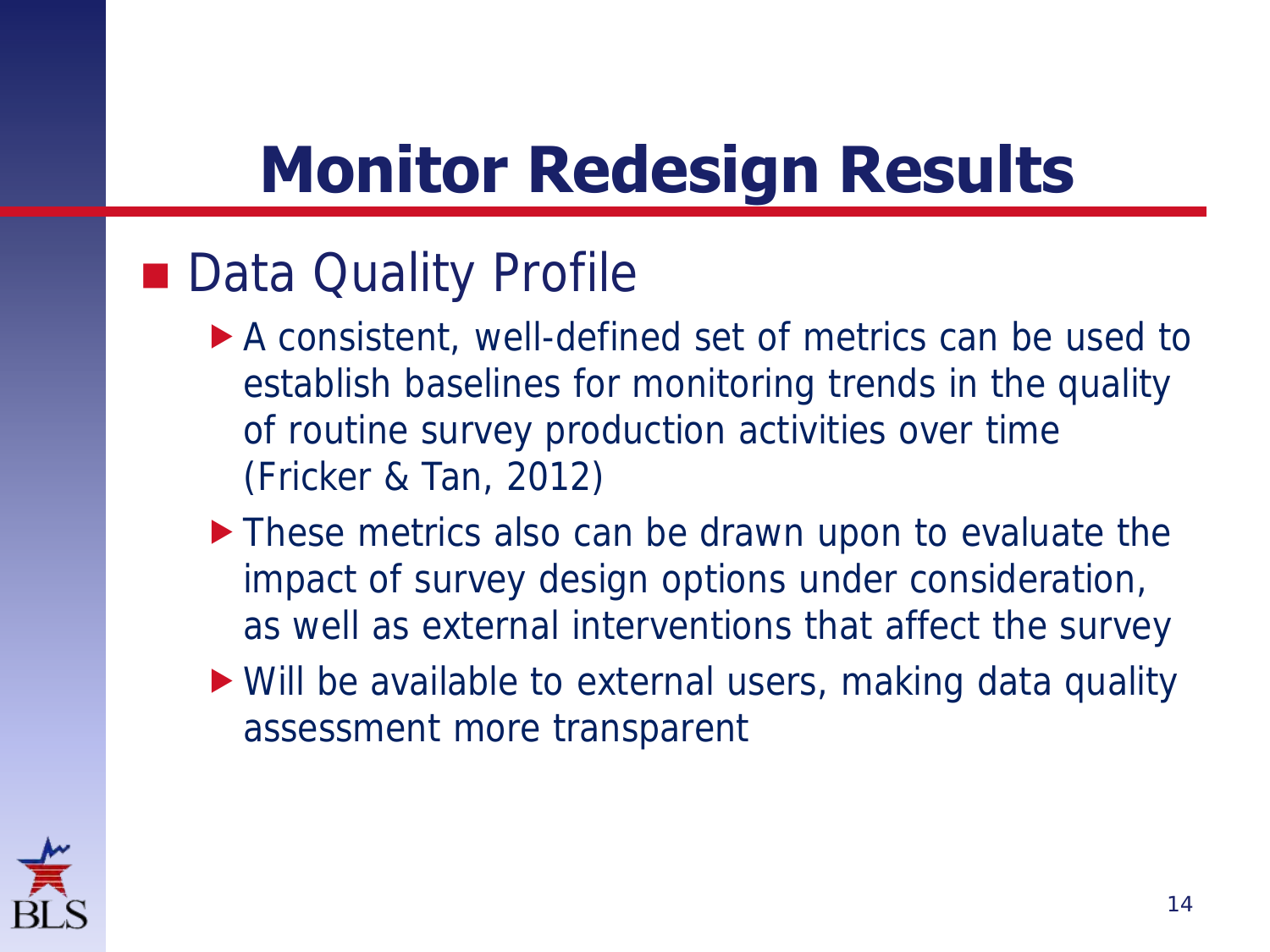# **Monitor Redesign Results**

### ■ CE Measurement Error Study

- Analyzed differences in measurement error over time due to design changes (Meekins 2014)
- Recommended metrics to be used in the ongoing Data Quality Profile Project to monitor and evaluate measurement error

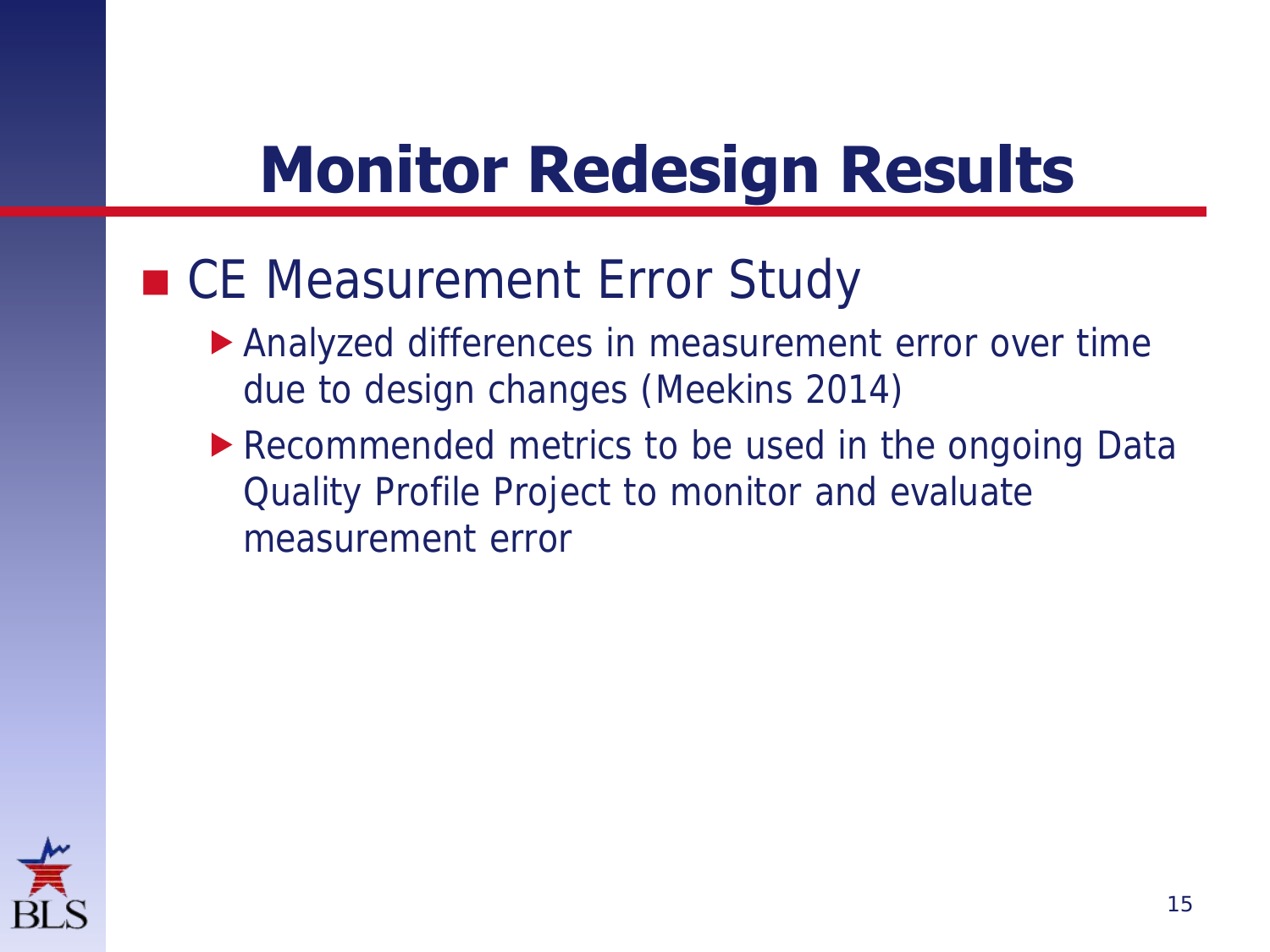# **4. Redesign Research Challenges**

- **Timing of ancillary research findings,** synthesizing results into major in-progress redesign testing & implementation
	- Proof of concept test, large scale feasibility test, etc.
- Budget for research, testing, evaluation, and implementation
- Sample size requirements
- **Pace of technological change**
- **Limitations of emergent technologies**

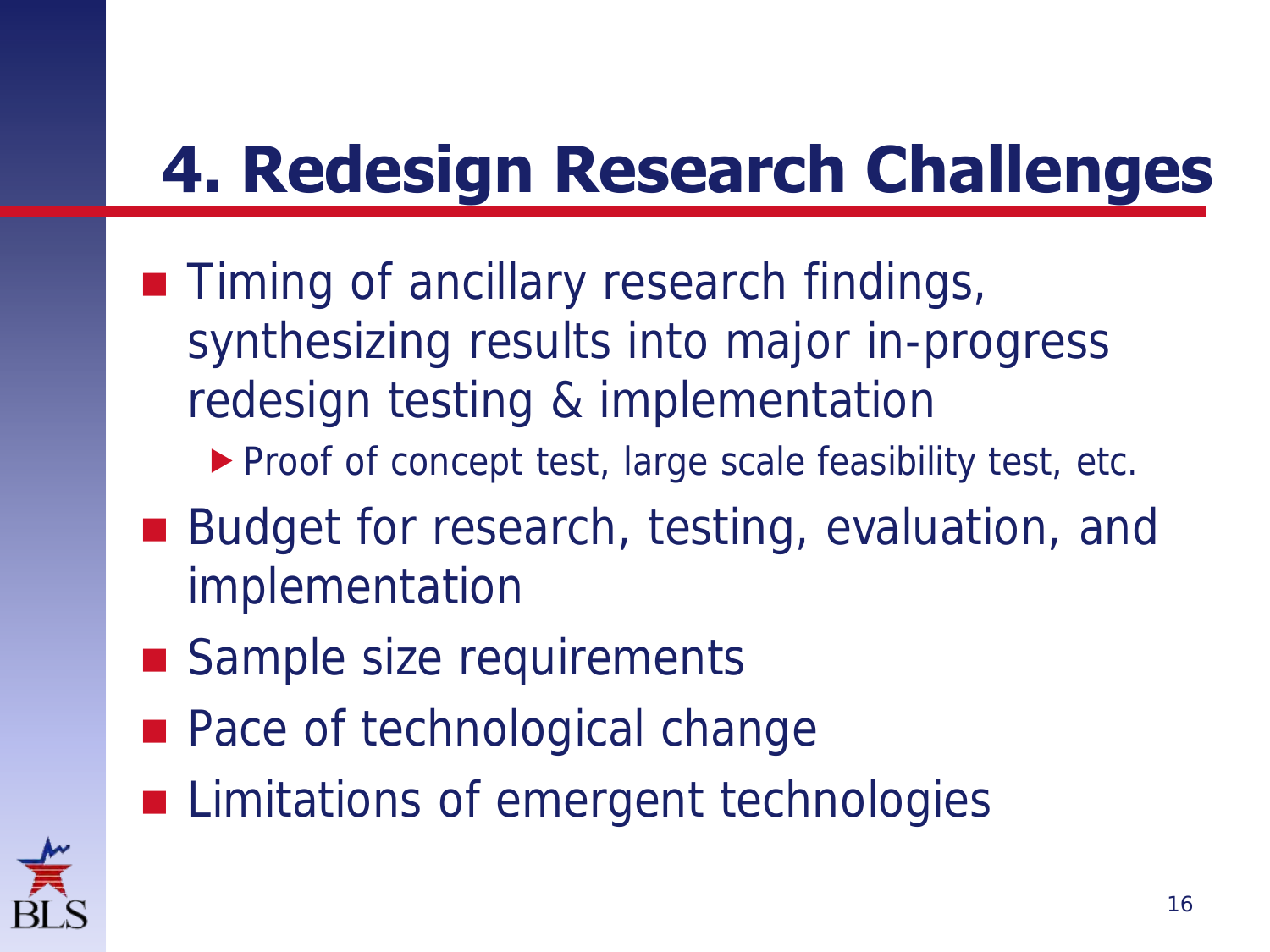### **Reduce Error**

#### **Admin Data**

 Using Alternative Data Record Linkage to Enhance CE Data Quality: Scope of Work McBride, B., L. Erhard, B. Passero, and R. Schwartz (2015)

#### **Proxy Knowledge (CEQ Research Section)**

• 2013 Research Section Analysis Final Report McBride, B, N. To, and E. Yu (2015)

#### **Proxy Reporting Lab Study**

 Asking Questions about Household Member Activities to Improve Expenditure Reporting Yu, E. (2013)

#### **Landmark Event Questions (CEQ Research Section)**

• 2012 Research Section Analysis Final Report McBride, B., E. Yu, M. Slomka, L. Erhard, and J. Davis (2013)

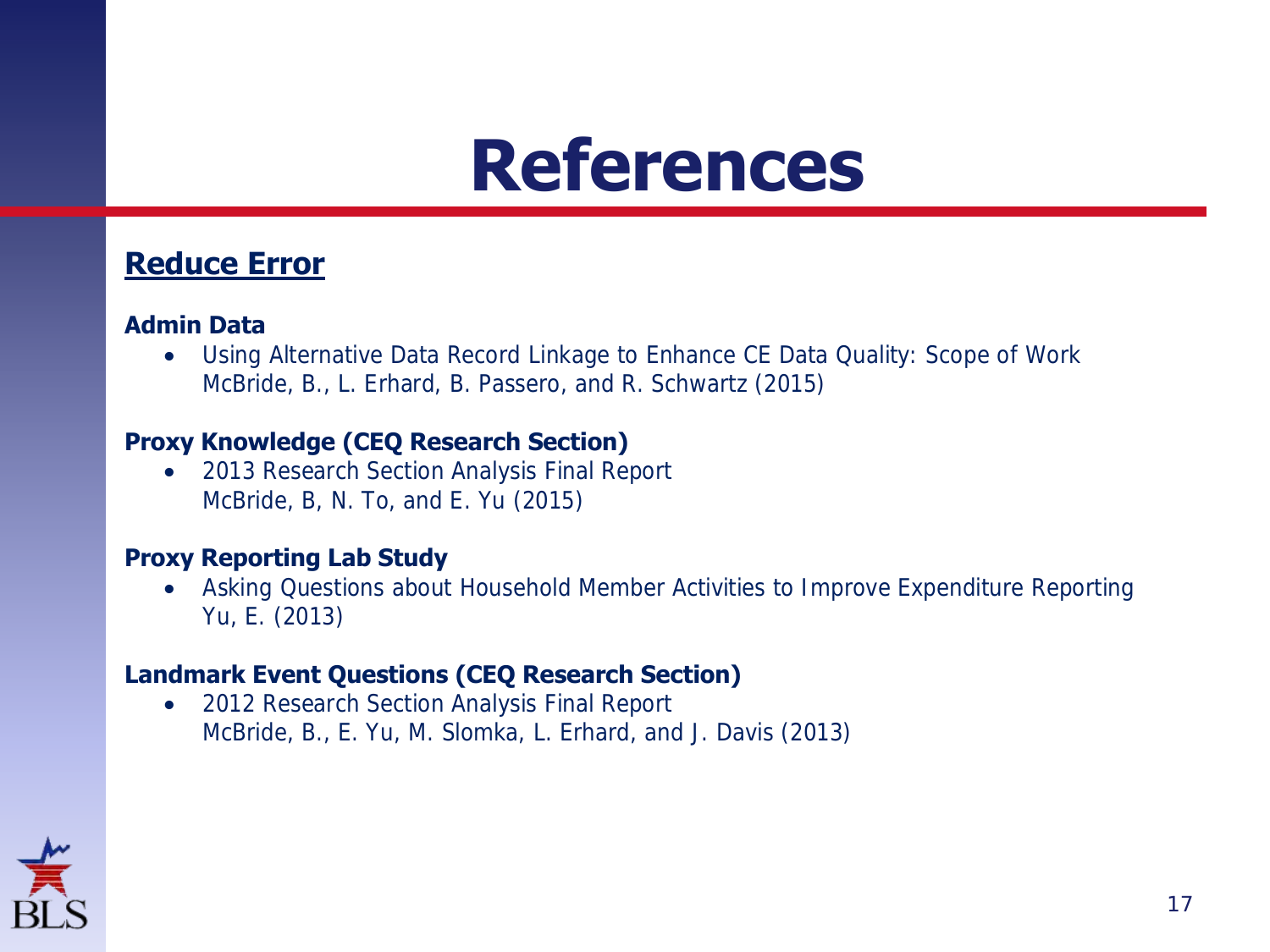### **Reduce Error**

#### **FR Assessment of Respondent Effort (CEQ Research Section)**

 2012 Research Section Analysis Final Report McBride, B., E. Yu, M. Slomka, L. Erhard, and J. Davis (2013)

#### **Respondent Use of Financial Software/Websites**

• 2012 Research Section Analysis Final Report McBride, B., E. Yu, M. Slomka, L. Erhard, and J. Davis (2013)

#### **CEQ Worksheet**

• CEQ Worksheet Phase 1 Final Report To, N. (2014)

#### **Predicting Panel Survey Response from Wave 1 Doorstep Concerns**

 An Exploratory Study on the Association of Doorstop Concerns with Three Survey Quality Measures for the CE Interview Survey Kopp, B., B. McBride, and L. Tan (2013)



 Quantifying CHI Doorstop Concerns as Risk Factors of Wave 1 Nonresponse for the CE Interview Survey McBride, B., and L. Tan (2014)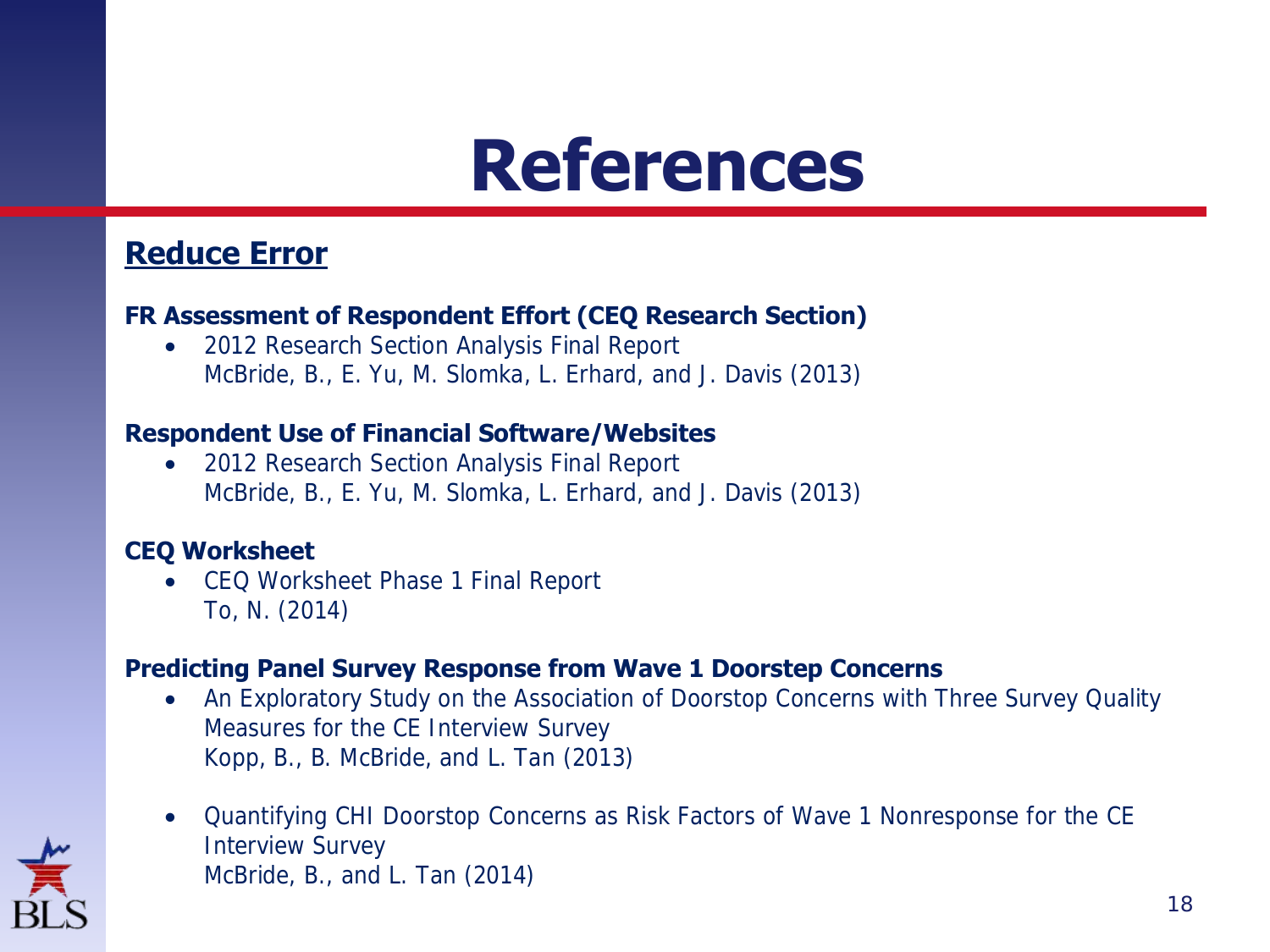### **Reduce Error**

#### **CE CHI Text Analysis Project**

 An Exploratory Text Analysis Project for the Consumer Expenditure Interview Survey Martinez, W., and L. Tan (2015)

### **Burden**

#### **Respondent Burden Questions (CEQ Research Section)**

• 2013 Research Section Analysis Final Report McBride, B, N. To, and E. Yu (2015)

### **Cost Neutral**

#### **Optimal Contact Attempts Verification**

 Verification of an Optimal Contact Attempt Threshold for the Consumer Expenditure Interview Survey Safir, A., and L. Tan (2015)

19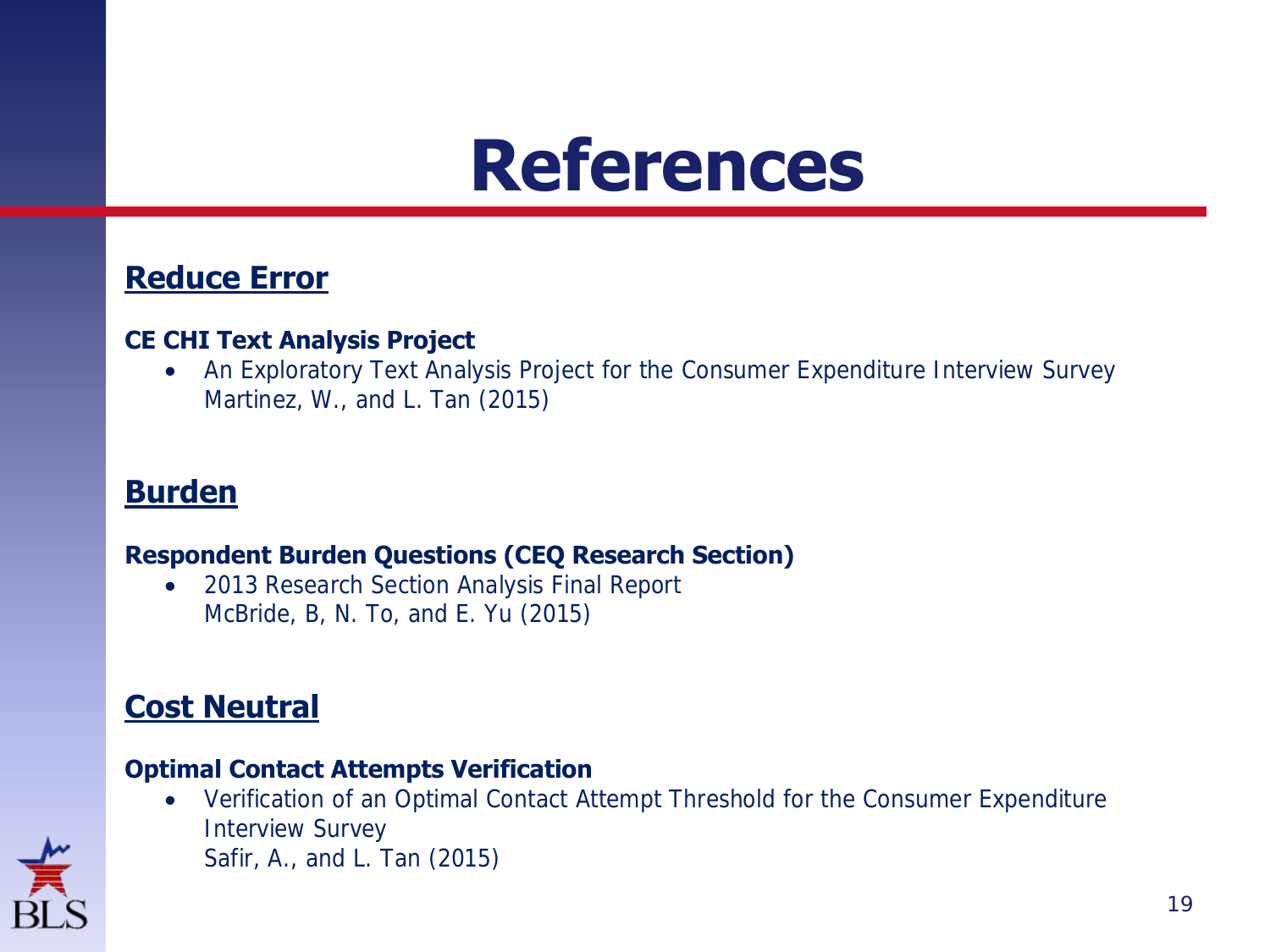### **Cost Neutral**

#### **Bounding Interview Elimination**

 Recommendation Regarding the Use of a CE Bounding Interview Elkin, I. (2013)

### **Monitor Redesign Results**

#### **Data Quality Profile**

 A Proposal for a Preliminary Framework for Monitoring and Reporting on Data Quality for the Consumer Expenditure Survey Fricker, S., and L. Tan (2012)

#### **CE Measurement Error Study**

 Longitudinal Assessment of Measurement Error on the Consumer Expenditure Interview Survey: 1996 – 2010 Meekins, B. (2014)